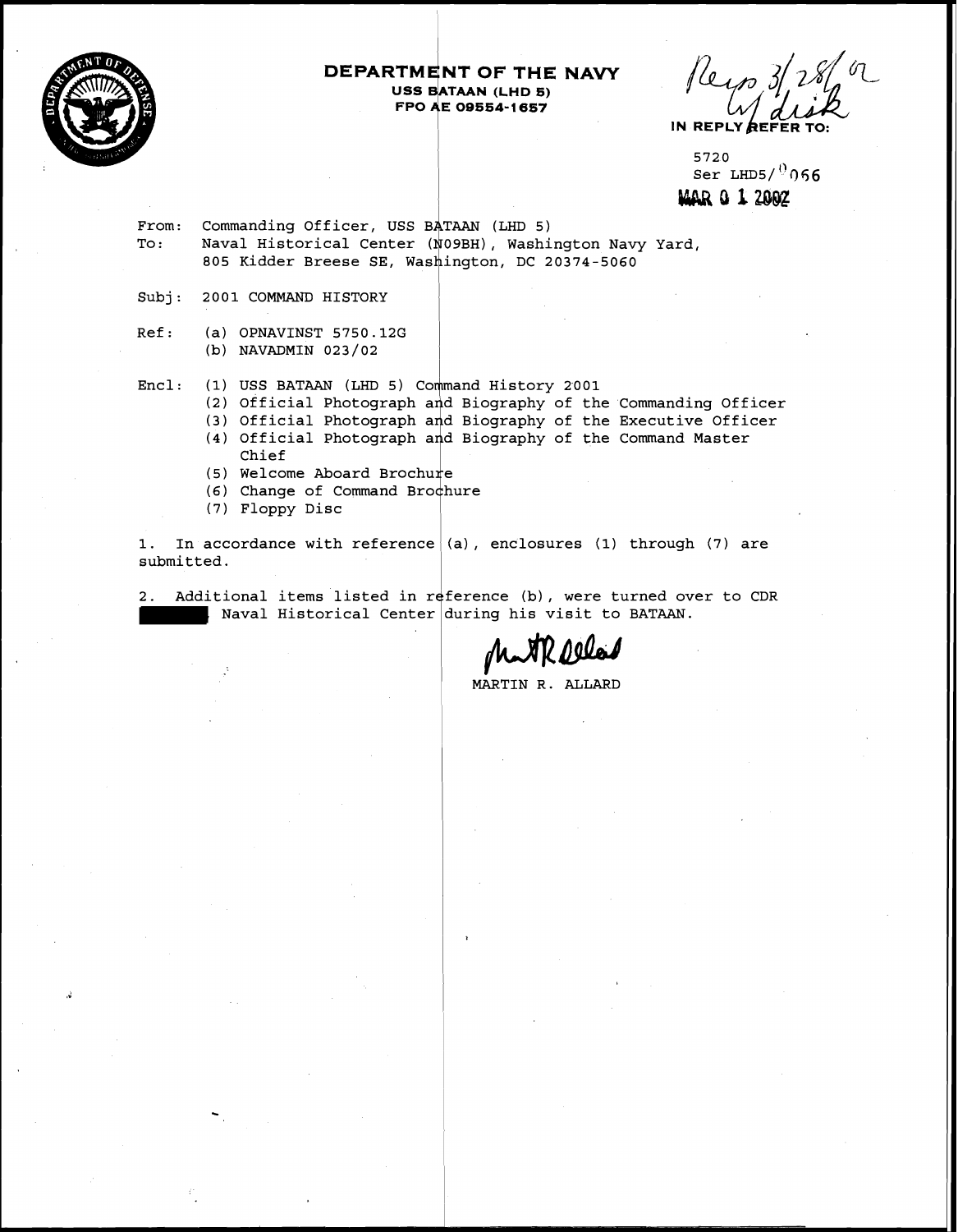#### **USS BATAAN (LHD 5)**  COMMAND HISTORY 2001

#### COMMAND COMPOSITION AND ORGANIZATION

| COMMANDER, AMPHIBIOUS GROUP TWO, Little Creek Virginia                           |                                                                |
|----------------------------------------------------------------------------------|----------------------------------------------------------------|
| Comment:                                                                         | Rear Admiral J. Kevin Moran                                    |
| COMMANDER, AMPHIBIOUS SOUADRON EIGHT<br>COMMANDER, BATAAN AMPHIBIOUS READY GROUP |                                                                |
| Comment:<br>Chief of Staff:<br>Command Master Chief:                             | Captain Kenneth B. Rome<br>Commander<br>MMCM(SW) Robert McCord |
| ------- --- -- -                                                                 |                                                                |

USS BATM (LHD 5), FPO **AE** 9554-1657 UIC: 21879

| Commanding Officer:   | Captain Martin R. Allard       |
|-----------------------|--------------------------------|
| Executive Officer:    | Commander Glenn M. Brunner     |
| Command Master Chief: | CMDCM(SW/AW) Michael Tsikouris |

#### MISSION AND CAPABILITIES <sup>1</sup>

In its role as flagship of an Amphibious Ready Group, USS BATAAN (LHD 5) is designed specifically for positioning off the shore of an international trouble spot. When necessary, BATAAN will insert Marine forces and their cargo and equipment ashore with helicopters and Landing Craft Air Cushion (LCAC) hovercraft. USS BATAAN is capable of an amphibious assault, advance force and special purpose operations as well as non-combatant evacuation and other humanitarian missions.

Commissioned September 20, 1997, USS BATAAN (LHD 5) is 844 feet from bow to stern and 106 feet across the beam. Two steam propulsion plants combine to produce 70,000 shaft horsepower, which can propel the ship to speeds in excess of 25 knots. It is equipped with command, control, communications, computer and intelligence (C4I) systems, which provides connectivity to support warfare c $\lozenge$ mmander's tactical objectives. BATAAN also houses an extensive medical facility, which include a 600 bed hospital, second in capacity  $\rho$ nly to the Navy's hospital ships.

As the first Navy ship designed and built from the keel up with  $\alpha$  accommodations for female Sailors, BATAAN provides living space for nearly 450 female officers, chiefs, enlisted personnel and embarked Marines. BATAAN is outfitted to accommodate a combined total of approximately 3,200 Sailors and M

BATAAN's assault support system coordinates horizontal and vertical movement of troops, cargo and vehicles. Monorail trains, moving at speeds up to 600-feet-per-minute  $\tt{transport}$  cargo and supplies from storage and staging areas throughout the ship to a 13,600 square-foot well deck, which opens to the sea through a huge gate in the ship's stern. There, troops, vehicles and cargo can be loaded aboard landing  $\texttt{craft}$  for transit ashore. The LCAC deck, or the well deck can be such as the Landing Craft Unit. \$imultaneously, helicopters and can "fly" in and out of the well ballasted down for conventional craft,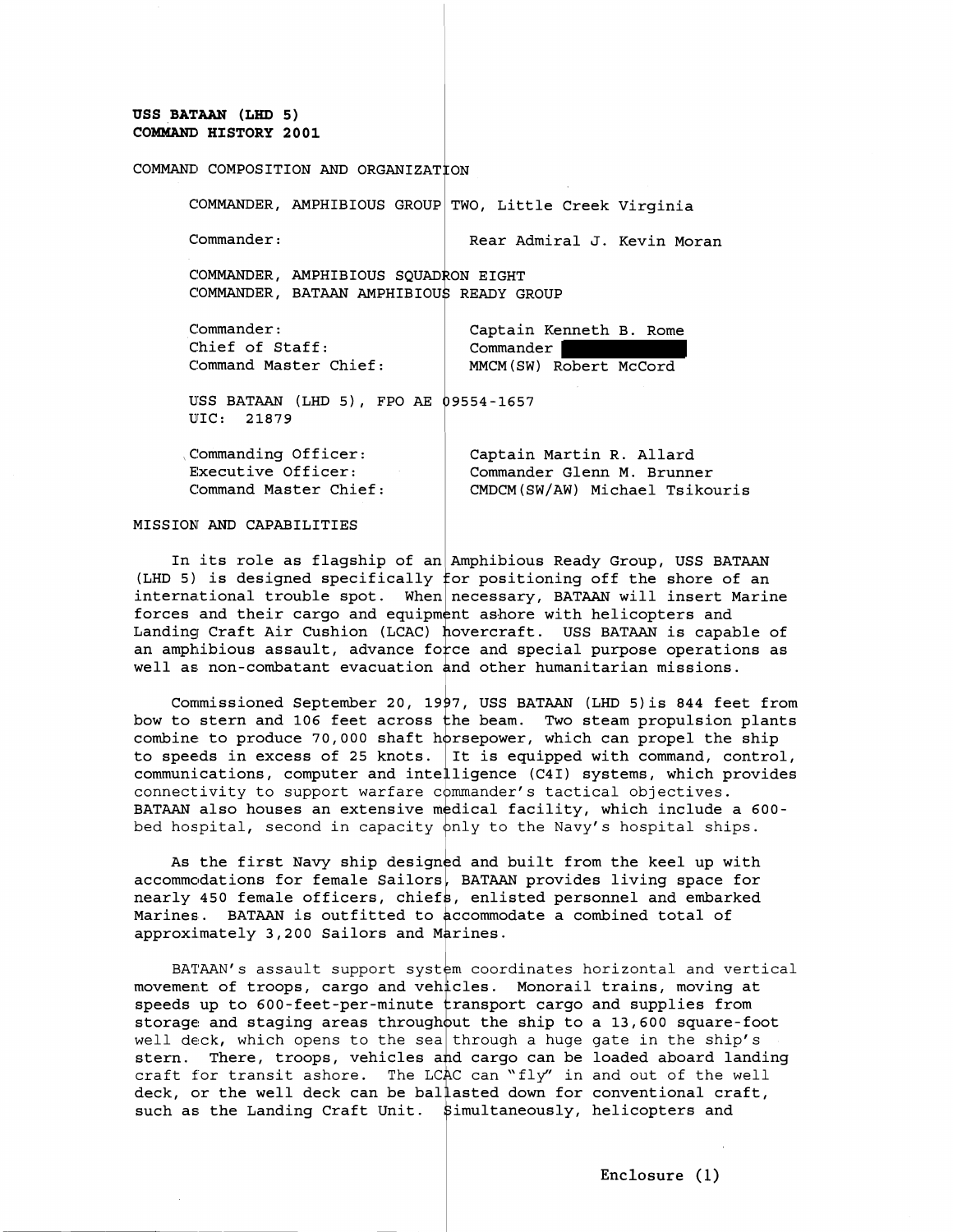Harrier "jump" jets can be brought from the hangar bay to the flight deck by two of the ship's deck-ed $\phi$ e elevators, and loaded with supplies and weapons from three massive cargo elevators.

The ship's armament system in $\dagger$ ludes the NATO Sea Sparrow Surface Missile System for anti-air warfare protection, two Rolling Airframe Missile Systems and two Phalanx  $C$  ose-in-Weapons System mounts to counter threats from low-flying aircraft, and incoming missiles. Six missile-decoy launchers augment BATAAN's anti-ship missile defenses.

**CHRONOLOGY** 

**Command Employment** :

|                                                                    | <b>EMPLOYMENT</b>              |
|--------------------------------------------------------------------|--------------------------------|
| JAN 01<br>$-09$ FEB 01<br>29                                       | <b>TCAT</b>                    |
| 27<br>APR 01<br>MAY<br>01<br>-11<br>$\qquad \qquad -$              | PMINT                          |
| APR 01<br>30.<br>02<br>MAY<br>01<br>$\overline{\phantom{a}}$       | FT LAUDERDALE SEA AND AIR SHOW |
| 08<br>JUN 01<br>15 JUN 01<br>$\overline{\phantom{m}}$              | AMMO ONLOAD EARLE              |
| JUL 01<br>-20<br>JUL 01<br>10.<br>$\overline{\phantom{a}}$         | MEUEX 01                       |
| JUL 01<br>- 20<br>AUG<br>30.<br>01<br>$\overline{\phantom{0}}$     | <b>JTFEX/SACEX/SOCEX</b>       |
| 01<br>SEP<br>SEP<br>14<br>01<br>11<br>$\qquad \qquad \blacksquare$ | OPERATION NOBLE EAGLE          |
| 19.<br><b>SEP</b><br>01<br>-19<br>MAR<br>02<br>$\blacksquare$      | DEPLOYED<br>MEDITERRANEAN      |
| OCT 01<br>25 OCT 01<br>10<br>$\overline{\phantom{0}}$              | EXERCISE BRIGHT STAR           |
| 01<br>05 NOV<br>NOV<br>01<br>11<br>$\overline{\phantom{0}}$        | NATIONAL TRAINING CONTINUUM    |
| 01<br>NOV.<br>31<br>DEC<br>-01<br>14<br>-                          | OPERATION<br>ENDURING FREEDOM  |
| NOV.<br>01<br>31 DEC<br>01<br>14<br>$\overline{\phantom{a}}$       | OPERATION SWIFT FREEDOM        |
|                                                                    |                                |

#### Significant Exercises Operations

JSOC/MV22 operations involved both operational test and evaluation of the MV-22 aircraft and provided interoperability with Army's Special Operations aircraft. This event provided vital experience for BATAAN's flight deck crew that proved to be useful during Operation Enduring<br>Freedom.

 $TCAT$  - Type Commanders Amphibious Training

PMINT - Amphibious Squadron and Marine Expeditionary Unit Integration Training

MEUEX- Marine Expeditionary Unit xercise. The **26th** MEU embarked in BATAAN and in coordination with Commander, Amphibious Squadron EIGHT performed various special-mission exercises in preparation for Special Operations Capable Exercise. The MEU performed various missions under the evaluation and training of the Special Operations Training Group. USS BATAAN provided both air and surface movement support for the MEU's operations as directed by  $PHIBRON|EIGHT$ .

JTFEX / CASEX / SOCEX / ATFPEX - ATAAN as Air, Surface, Sub-surface and Screen Commander for the Amphibious Ready Group flexed their CVBG interoperability during the Joint Forces Exercise. BATAAN was Battle

 $\overline{a}$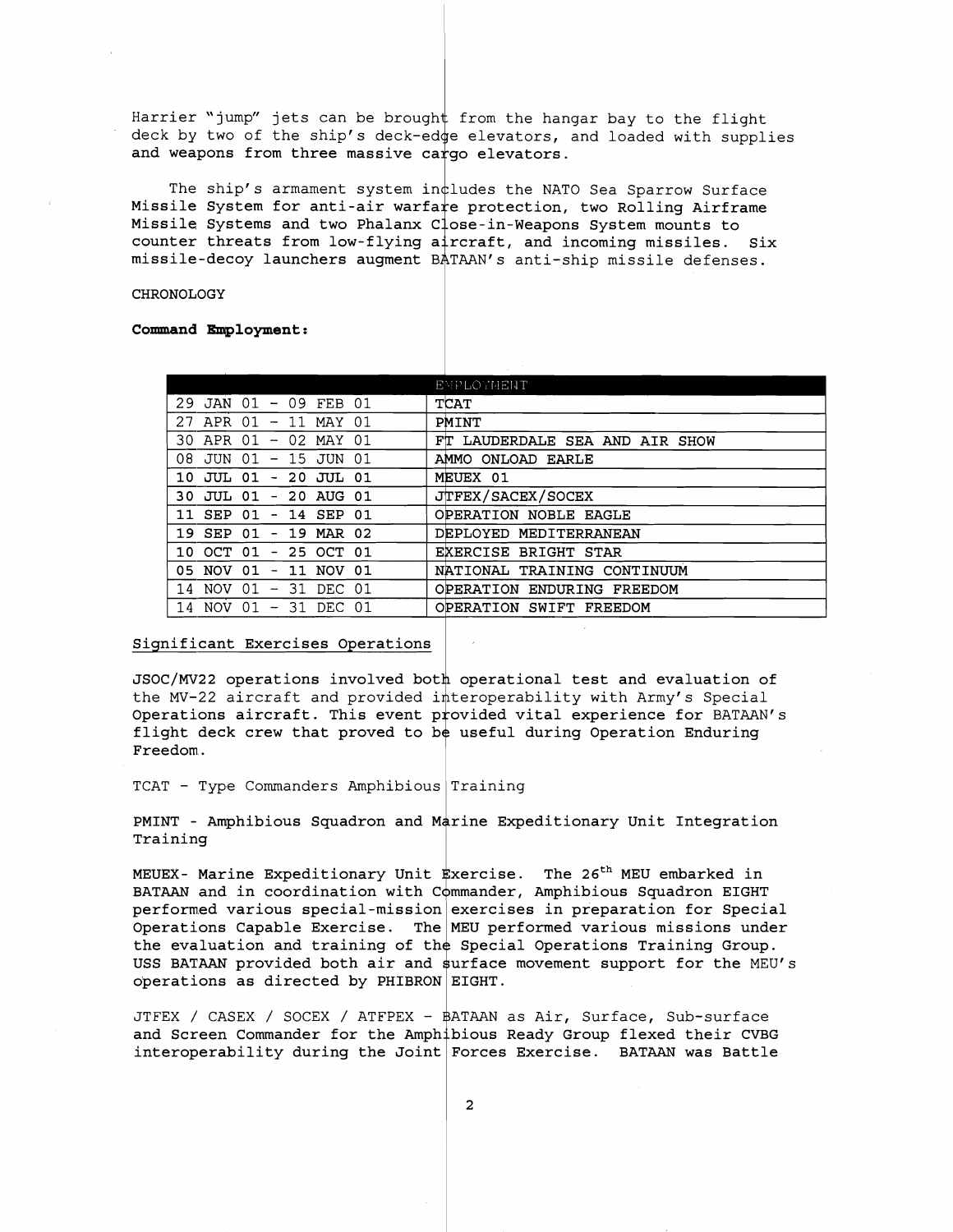Group FOTC and performed flawless **7,** exceeding all expectations. The interoperability and C2 connectivity were extraordinary given that JTFEX was the first time that the <code>BATAANARG</code> had worked together with TRBATGRU .

CASEX the BATAANARG and TRBATGRU  $\bm{{\tt pr} }$ acticed, honed and demonstrated the smooth integrated interoperability required for successful Combined Arms Support during live-fire exercises at the AFWTF Vieques, Puerto Rico firing range.

SOCEX certified 26 MEU as Special $\vert$ Operations Capable. This training is critical to the deployment of BATAAN Amphibious Ready Group. critical to the deployment of BATAAN Amphibious Ready Group.<br>Additionally, in the midst of these exercises, BATAAN completed an extraordinarily successful second $|$ ever certification of Anti-Terrorist and Force Protection Forces. In port Naval Station Roosevelt Roads, Puerto Rico.  $\,$  BATAAN performed as  $|$  the C2 node coordinating and directing the force protection defense of the ARG.

NOBLE EAGLE - In response to the  $\frac{1}{2}$  terrorist attack on New York and Washington, D.C., BATAAN recalled personnel from leave and despite intrusive engineering POM maintenance was underway 11 hours after receipt of sortie orders 11 SEP (with 80% of the crew) for a potential support role for the catastrophe. BATAAN was recalled after four days and returned to homeport almost immediately deployed, on time and on schedule four days later for its scheduled six-month deployment.

BRIGHT STAR - Bright Star is a FI $_{\rm T}^{\rm l}$ TH Fleet-sponsored multi-national coalition exercise. BATAAN supported the 26th MEU movement ashore via air and surface and continued to support those operations throughout and burrace and concrined as pappers these operations enroughous the duration of the exercise. BATAAN engaged in amphibious training demonstrations and embarked Egyptian forces providing valuable training for the coalition and the ARG/MEU assets.

NTC ALBANIA - During the Albanian National Training Continuum the ARG/MEU team conducted valuable Special Mission training that honed crucial special operations skills $|$ employed in Operation Enduring Freedom. Key to exercise success $|$ was the embarkation and engagement of  $\,$ the entire executive cabinet of the Albanian government including the President, Prime Minister and the $|$ United States Ambassador to Albania. The engagement may pay dividends **<sup>1</sup>**the future for naval training using the resources available in Albani

ENDURING FREEDOM - After transiting the SUEZ Canal on 14 November, BATAAN arrived on station ready for duty in support of Operation Enduring Freedom. In the course  $\phi$ f operations BATAAN launched combat sorties into Afghanistan and sent $\vert$ troops ashore in support of Combined Task Force 58.

 $\overline{\mathbf{3}}$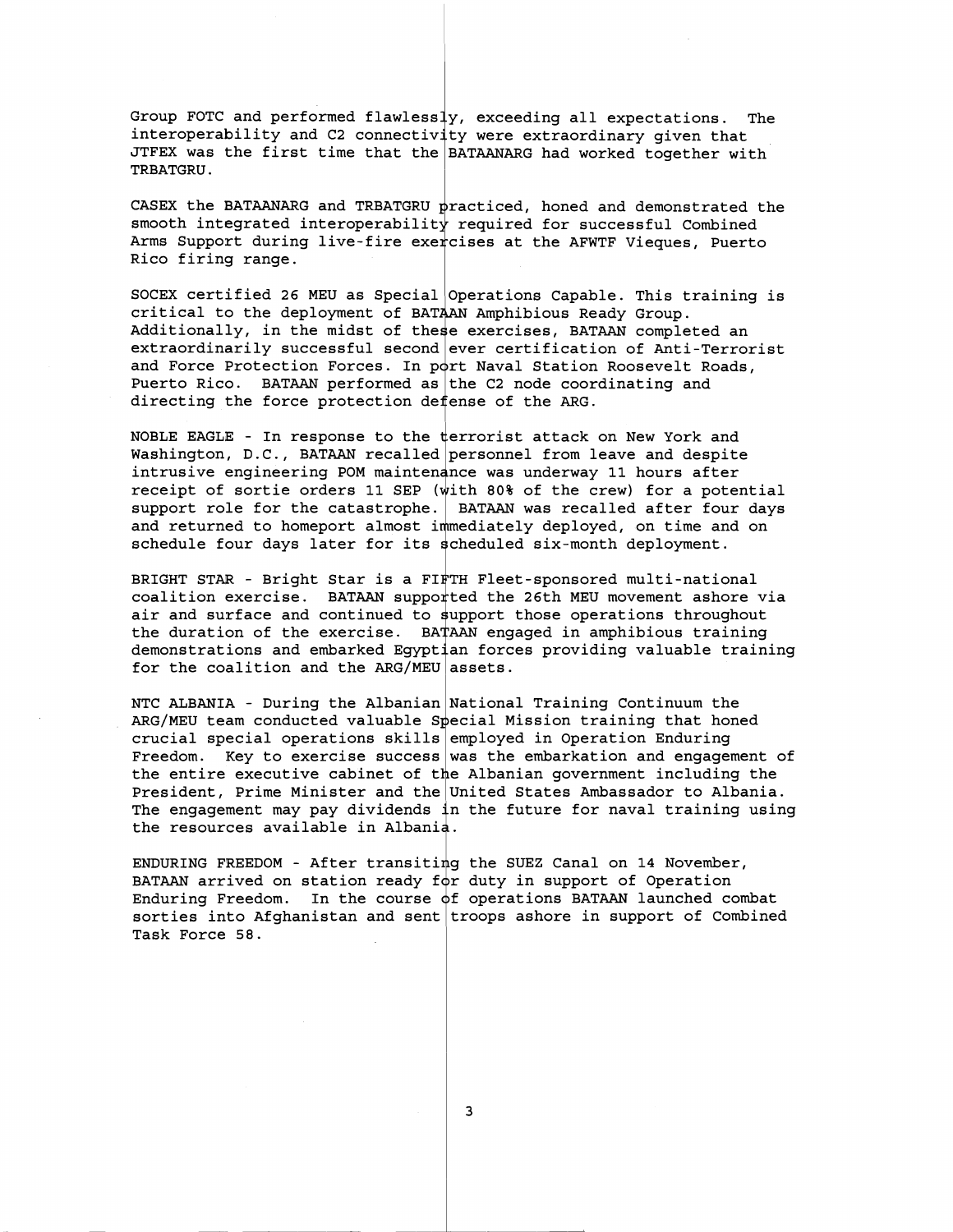#### Operational Command Shifts

On 1 October 2001, the BATAAN chopped from SECOND Fleet to SIXTH Fleet and on 15 November chopped Commander, FIFTH Fleet. BATAAN Assumed duties and responsibilities as Task Force 58.3 on 21 November 2001.

#### Command Elements aboard BATAAN d

Commander Amphibious Squadr $\phi$ n EIGHT Tactical Air Squadron TWENTY-ONE, Detachment TWO NSWTU NBG2 Assault Craft Unit FOUR, Detachment Bravo Helicopter Squadron SIX, Detachment ONE Fleet Surgical Team FOUR ricoe ourgrour roam roon<br>Explosive Ordnance Detachment, Mobile Unit TWO Explosive Ordnance Detachment, Mobile Unit TWO<br>26<sup>th</sup> Marine Expeditionary Unit (Special Operations Capable) Marine Medium Helicopter Squadron 365 (REIN) Marine Battalion Landing Team 3/6 uring Operation Enduring Freedom:<br>Ton EIGHT<br>TY-ONE. Detachment TWO

Command Awards:

| $FY-01$                  |  | NEY $(2^{nd})$ |  |                            |                                              |
|--------------------------|--|----------------|--|----------------------------|----------------------------------------------|
| $FY-01$ $(1^{st}$ $Qtr)$ |  |                |  |                            | Commander in Chief, Atlantic Fleet Retention |
|                          |  | Excellence     |  |                            |                                              |
| $FY-01$ $(2nd Qtr)$      |  |                |  |                            | Commander in Chief, Atlantic Fleet Retention |
|                          |  | Excellence     |  |                            |                                              |
| $FY-01$ $(3^{rd} Qtr)$   |  |                |  |                            | Commander in Chief, Atlantic Fleet Retention |
|                          |  | Excellence     |  |                            |                                              |
| $FY-01$                  |  | Golden Anchor  |  |                            |                                              |
| Dec 01                   |  |                |  | Surface Warfare Excellence |                                              |

<u>Retention Status:</u> BATAAN had 179 re-enlistments in FY-01 of which 51 provided more than \$1.2 million in Selective Re-enlistment Bonuses.

|      |         |             | <b>BATAAN</b> |               |
|------|---------|-------------|---------------|---------------|
|      | Navy    | <b>CNSL</b> | Last 12       | <b>BATAAN</b> |
| Zone | $FY-01$ | Goals       | Months        | Last Qtr      |
| А    | 56.9%   | 52%         | 57%           | 75%           |
| в    | 68.2%   | 64%         | 81%           | 68%           |
| C    | 84.6%   | 85%         | 978           | 86%           |

Advancements: Overall promotion rate for BATAAN 37%

|                 | Number                             |          | <b>BATAAN</b> | <b>BATAAN</b> |
|-----------------|------------------------------------|----------|---------------|---------------|
|                 | Οf                                 | Number   |               |               |
| Rank            | Candidates<br>$\ddot{\phantom{1}}$ | Selected | Average       | Average       |
| PO <sub>3</sub> | 115                                | ワワ       | 66.98         | 66.5%         |
| PO <sub>2</sub> | 223                                | 58       | 26.8          | 20.77%        |
| PO <sub>1</sub> | 51                                 |          | 13.7%         | 13.18%        |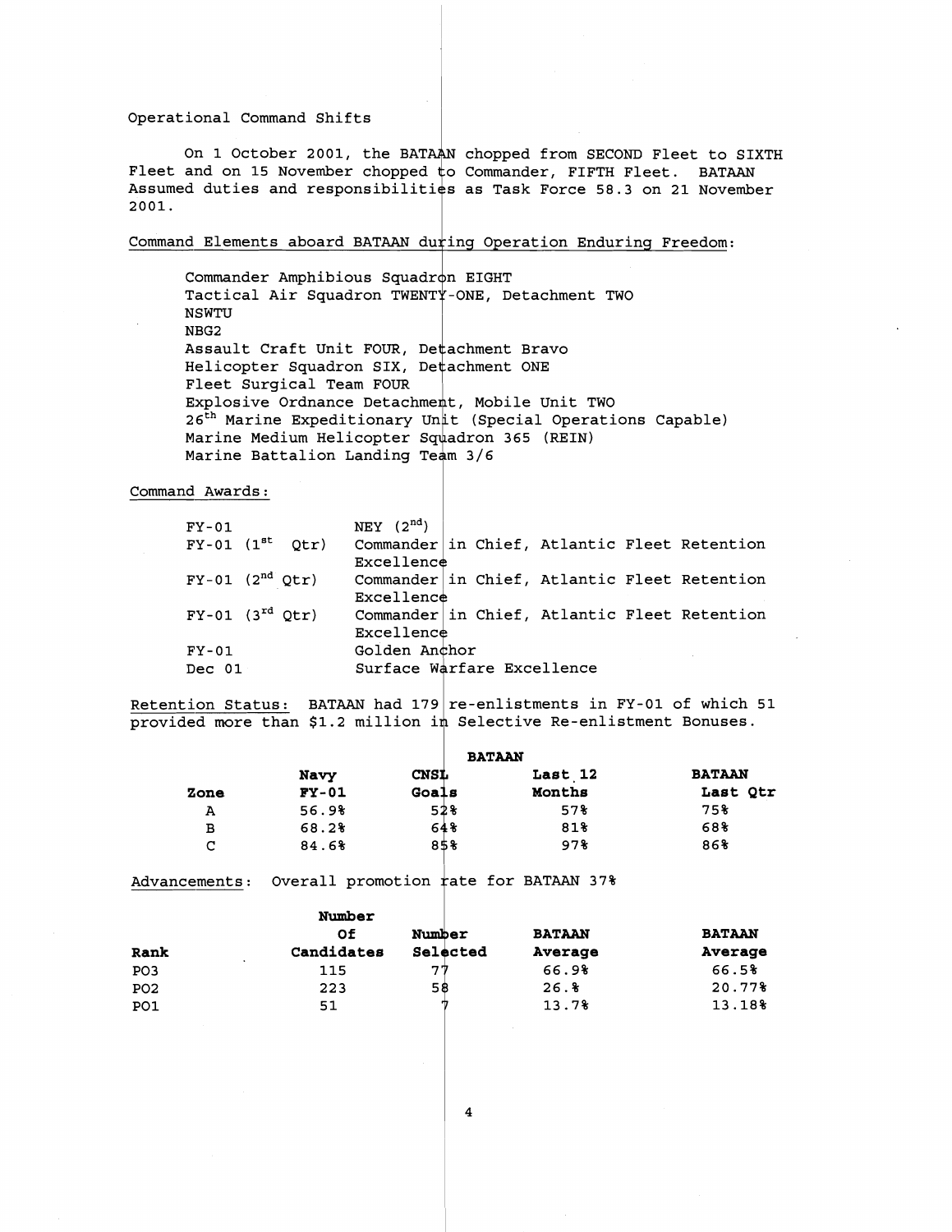ESWS Qualifications:

| E-1 through E6       | 136 |
|----------------------|-----|
| E-7 through E9       | 12  |
| EAWS Oualifications: |     |
|                      |     |

| E-1 through E6  | 100 |
|-----------------|-----|
| E-7 through E-9 | 18  |

Training Department

October through December: Hosted Video Telconferencing Master Level College Course with ODU while on deployment.

Hosted 397 PACE Students for Instructor Taught PACE

Administrated 33 CLEP Exams

Scheduled over 300 SAT test to be give in FY 2002

Note: Throughout Operation Enduring Freedom, the Training Department maintained an active Integrated Training Team which will provide the foundation for a successful SMA and upcoming IDTC.

#### Change of Command

On June 29, 2001, Captain John B. Strott was relieved as USS BATAAN's (LHD 5) third Commanding Officer by Captain Martin R. All**ard** in a ceremony aboard USS BATAAN (LHD 5) moored in Norfolk, Va.

#### Troop Embarkation

On September 17, 2001, USS BATAAN (LHD 5) embarked elements of the 26<sup>th</sup> Marine Expeditionary Unit (Special Operations Capable) in Norfolk, 26 marine Expeditionary Unit (Special Operations Capable) in NOTTO<br>Va., then after a three-day transit, BATAAN embarked the remaining elements of the 26th MEU(S0C) in **<sup>b</sup>** orehead City, N.C., on September 20, 2001.

#### Unique Events

From March 4 to April 6, STREAM Missile-EX and ARG SAIL successfully engaged both targets with NSSMS and RAM

On May 28, 2001, USS BATAAN (LHD 5) embarked an entire squadron of U.S. Marine Corps AV-8 Harriers.

On July 17, 2001, USS BATAAN LHD 5) a Marine jumped overboard during MEUEX. The Lance Corporal, assigned to the 26<sup>th</sup> MEU, was recovered by the ship; resuscitated and MEDEVACED to shore side hospital after ship $^{\prime}$ s medical sta $\models$ ilized him. He was pronounced dead a few days later.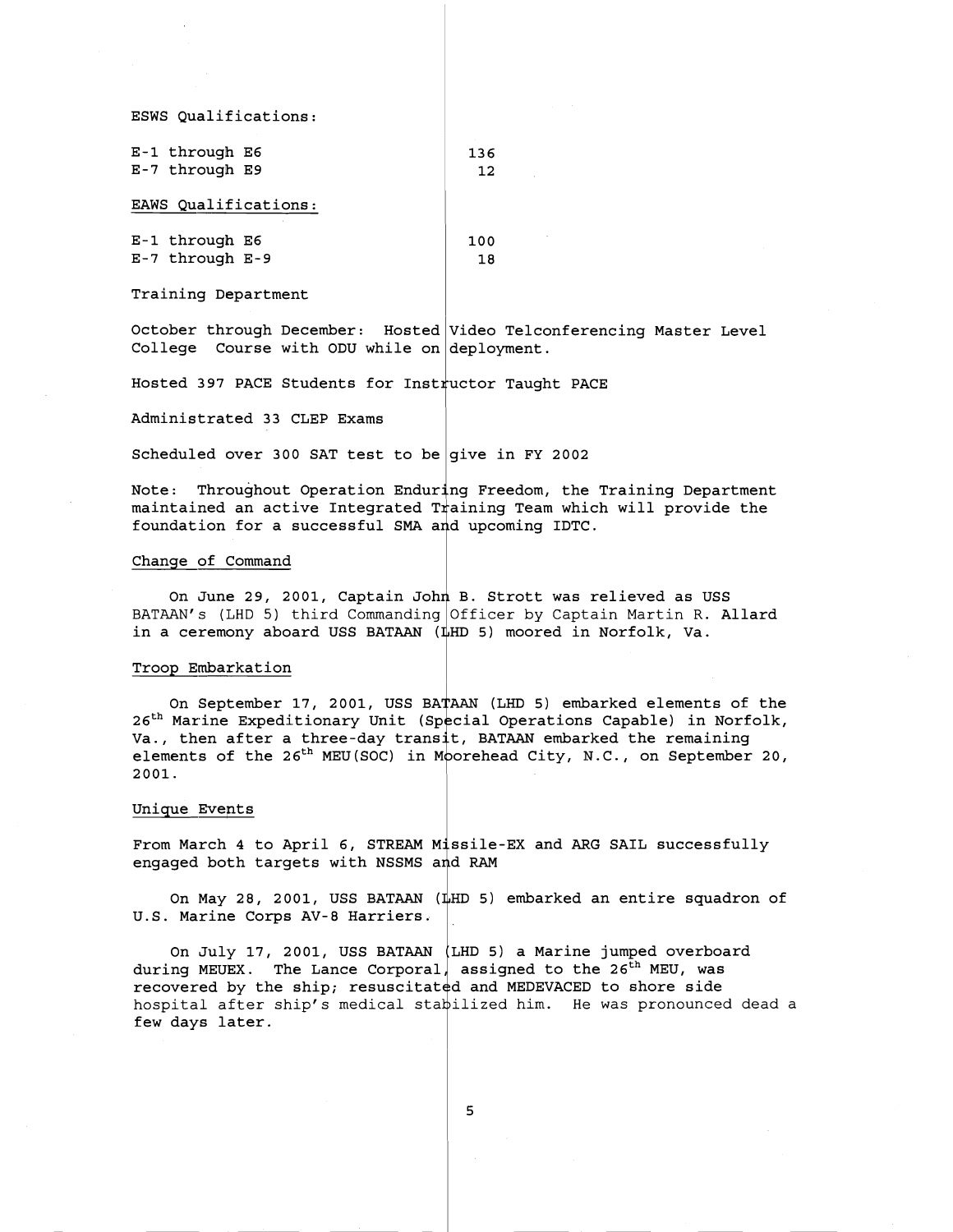14 Nov 00: VANDALEX Missile-EX successfully engaged the difficult supersonic VANDAL target.

On December 10, 2001, while operating in the Arabian Sea in support of Operation Enduring Freedom, USS BATAAN (LHD 5) received the flag that had been draped on the Federal Building in New York City. The New York City Emergency Rescue Squad,  $|$ in conjunction with the U.S. Marine Corps's New York City's Recruiting Office, sent the flag to the BATAAN to be given to the Marines of the  $26^{\rm th}$  Marine Expeditionary Unit who were currently embarked. On December  $11^\mathrm{th}$ , the three-month anniversary of the Terrorist Attacks on America, the Sailors and Marines aboard USS <sup>.</sup> BATAAN (LHD 5) hoisted this flag and played taps and observed a moment of silence to honor those who died in the attack. The flag was taken ashore by the 26<sup>th</sup> MEU and flown in Kandahar, Afghanistan

On December 12, 2001, USS BATAAN (LHD 5) received the "Ground Zero"  $\overline{\phantom{a}}$ flag from the USS THEODORE ROOSEVELT (CVN 71). This flag was the riag from the USS THEODORE ROOSEVELT (CVN 71). This flag was the<br>original flag that was flown by the three New York City Firefighters in the rubble that was once the World Trade Towers. Once again BATAAN held a flag-raising ceremony to honor this flag and all those who perished on September 11.

Throughout the entire subject period, USS BATAAN (LHD 5) was able to maintain the delicate balance  $\mathsf{d}\mathsf{f}$  executing all necessary ship-wide upgrades and alternations, performing all facets of the Inter-Deployment Training Cycle (IDTC)  $_{\tt r}$ equirements and successfully completing all certifications and evaluations. In concert with these stellar achievements, BATAAN was able to steam a total of 121 days to provide underway training for shi $\natural'$ s company, in addition to supporting a full spectrum of aviation activities including Marine Expeditionary a full spectrum of aviation activities including Marine Expeditionary<br>Units, U.S. Army Special Operations Forces helicopter operations and the USMC V-22 Osprey.

Demonstrating exceptional mission readiness and material condition, BATAAN successfully sortied for NQBLE EAGLE contingency operations during the later half of her Preparation for Overseas Movement (POM) stand-down. Responding to an emergent tasking, BATAAN was able to recall 80 percent of its crew and  $|\text{get underway in 11 hours. After its }$ return to port, USS BATAAN (LHD 5) departed four days later for its scheduled six-month deployment.

USS BATAAN (LHD 5) was extremely successful in accomplishing all mission tasking throughout the reporting period, seamlessly incorporating the 26th Marine Expeditionary Unit (Special Operations Capable) forces into the Amphibious Readiness Group, building the total blue - green team concept.

The BATAAN Amphibious Ready Group sortied in support of Operation Enduring Freedom. Despite extensi ${\tt v}$ e work in the propulsion plant the Enduring Freedom. Despite extensive work in the propulsion plant the<br>ship was able to re-install the repaired parts and get underway in the same day. Although BATAAN and crew were prepared to render assistance they were directed to return home $|$ to prepare for a scheduled deployment departure.

6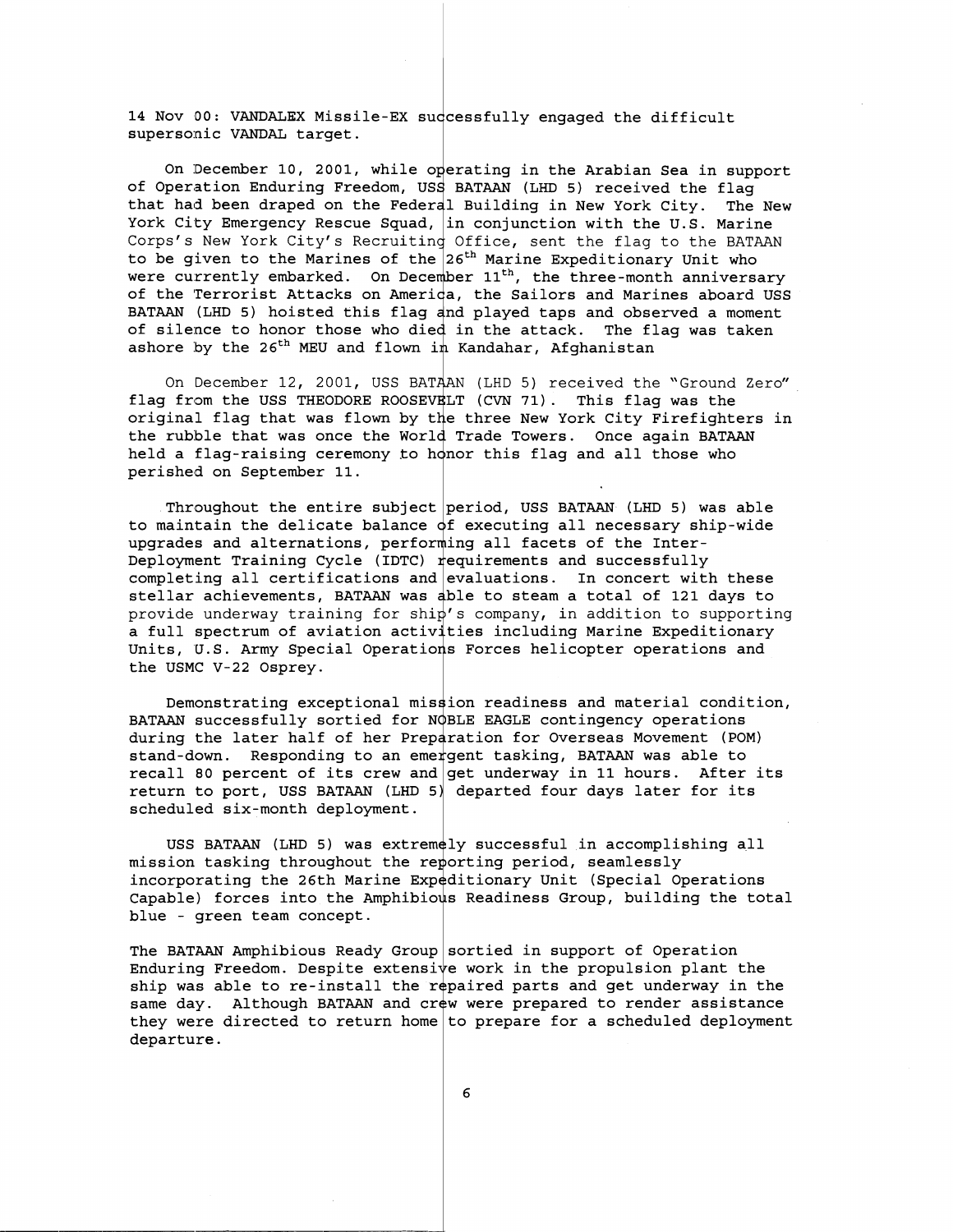The ARG deployed on 19 September 2001, loading all 26th MEU (SOC) assets in 16 hours. After a brief stop in Rota, Spain, for fuel and stores, BATAAN quickly departed **<sup>f</sup>** r sea in support of Exercise BRIGHT STAR.

Flight Operations Recapitulation. BATAAN provided outstanding amphibious aviation support throughout its Inter-Deployment Training Cycle. In addition to providing underway Deck Landing Qualifications (DLQs) for the designated Marine air Combat Element (ACE), a major achievement was realized when VMA $\dagger$ 223 embarked onboard with a full complement of AV-8B Harrier aircraft to conduct intense shipboard training. This marked the first  $\frac{1}{2}$  time that an entire Harrier squadron went to sea aboard an L-class ship. The success enjoyed by this evolution set the trend for what **<sup>3</sup>**now a routine training function. A further milestone was realized when BATAAN was selected to host the final phase of the V-22 OSPREY underway validation.

Ten-Section Duty. BATAAN implemented a ten-section duty schedule for in-port watch standing during the Inter-Deployment Training Cycle. This watch schedule afforded maximum liberty for BATAAN Sailors, dramatically improving quality of $|$  life and boosting retention efforts.

|                   |            | Air        |                |              |
|-------------------|------------|------------|----------------|--------------|
| Flight Hours      |            |            |                |              |
| <b>PLATFORM</b>   | <b>DAY</b> | <b>NVD</b> | <b>UNAIDED</b> | <b>TOTAL</b> |
| Rotary            | 3, 112.1   | 1,262.0    | 190.2          | 4,564.3      |
| Fixed             | 534.5      | 550.7      | 80.1           | 1,165.3      |
| Landings          |            |            |                |              |
| Actual Numbers    |            |            |                |              |
| Rotary Wing       |            |            |                |              |
| DAY               | UNAIDED    | <b>NVD</b> | TOTAL          |              |
| 4283              | 866        | 2246       | 7395           |              |
| <b>Fixed Wing</b> |            |            |                |              |
| DAY               | UNAIDED    | <b>NVD</b> | TOTAL          |              |
| 744               | 28         | 256        | 1028           |              |

**Medic** 

The Medical Department received the Commander, Naval Surface Forces, U. S. Atlantic Fleet Unit $\vert$ Wellness Award for the year of 2000.

In April, Fleet Surgical Team FOUR embarked in preparation for the Mediterranean deployment and participated in work-ups. In July, Medical Department received an un $\operatorname{\mathsf{precedented}}$  C-1 status on their Medical Readiness Assessment and  $\dagger$ aced their first trauma case during

 $\overline{7}$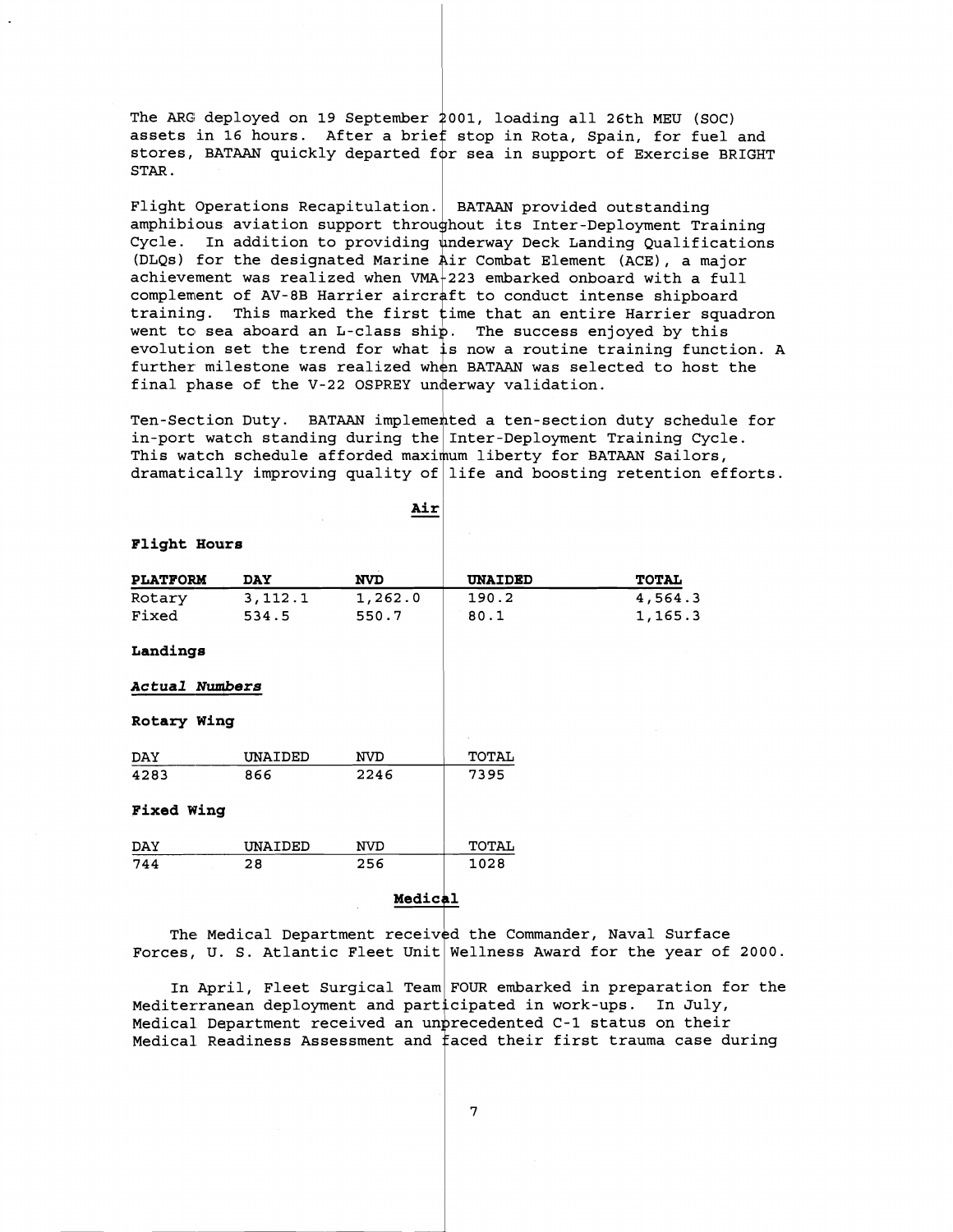JTFEX in which a man overboard was successfully recovered, resuscitated and MEDEVACed to a shore facility.

On 6 December 2001, nine Northern Alliance casualties were received from Camp Rhino, south of Kandaha $\digamma$ , Afghanistan. Treatment of the casualties involved 29 surgical procedures that took more than 60 hours and five days of intensive post-o $\operatorname{\mathsf{p}}$ erative care. Six of the casualties were transferred for further care $|\!$  and two were returned to Kandahar.

During the underway period five medical officers completed  $\texttt{qualifications}$  and  $\texttt{qualified}$  as  $\texttt{SWMDOs}.$ 

### **Combat Systems**

Combat System's Fire Controlman successfully dual engaged the RAM and NSSMS during the STREAM MISSEL-EX in March 2001.

In June, Combat Systems completed a successful ammunition onload in Earle, N.J., in preparation for M\$UEX, JTFEX and deployment. During MEUEX and JFTEX, the Aviation Ordmancemen built the necessary training packages and ensured all aircraft $\vert$ ordnance was available when needed. The Gunner's Mates continued training the ship's force in the use of small arms and crew-served weapon\$ and ensured USS BATAAN was ready with the increased security requirements after September 11 terrorist attacks.

Combat Systems Department had $|\!|$ all weapons loaded and ready shortly after getting underway for deployment and continued to support the 26th MEU's training during Bright Star $|$  and NTC Albania. The support continued during OPERATION ENDURING FREEDOM where all necessary ordnance was packaged for use and $|\hspace{0.1cm}$ delivery in Afghanistan. Working closely with the MEU, USS BATAAN  $_{\rm rec}$ overed and packaged more than five <code>million</code> dollars worth of ordnance $|$  for future operations.

#### **Supply Support**

During the summer of 2001, the Sales Division completed two major initiatives to improve service in $|$ the ship's store and reduce customer wait time. A second counter was dded to the ship's store, which added a second register and store opera $\mathfrak{t}$ or. Additionally, a second store outlet, nicknamed GatorAide, was dded adjacent to the ship's gym. The GatorAide sold fast-moving items such as candy, film, batteries and cold drinks, and was open during peak customer service hours.

A separate sales division ini $\sharp$ iative added a self-serve laundry, which provided all BATAAN Sailors $|\!$  an on board facility to wash their civilian and gym clothes.

BATAAN qualified for the NEY Award competition and received a surprise inspection while underwa $\downarrow$  in the North Arabian Sea in November.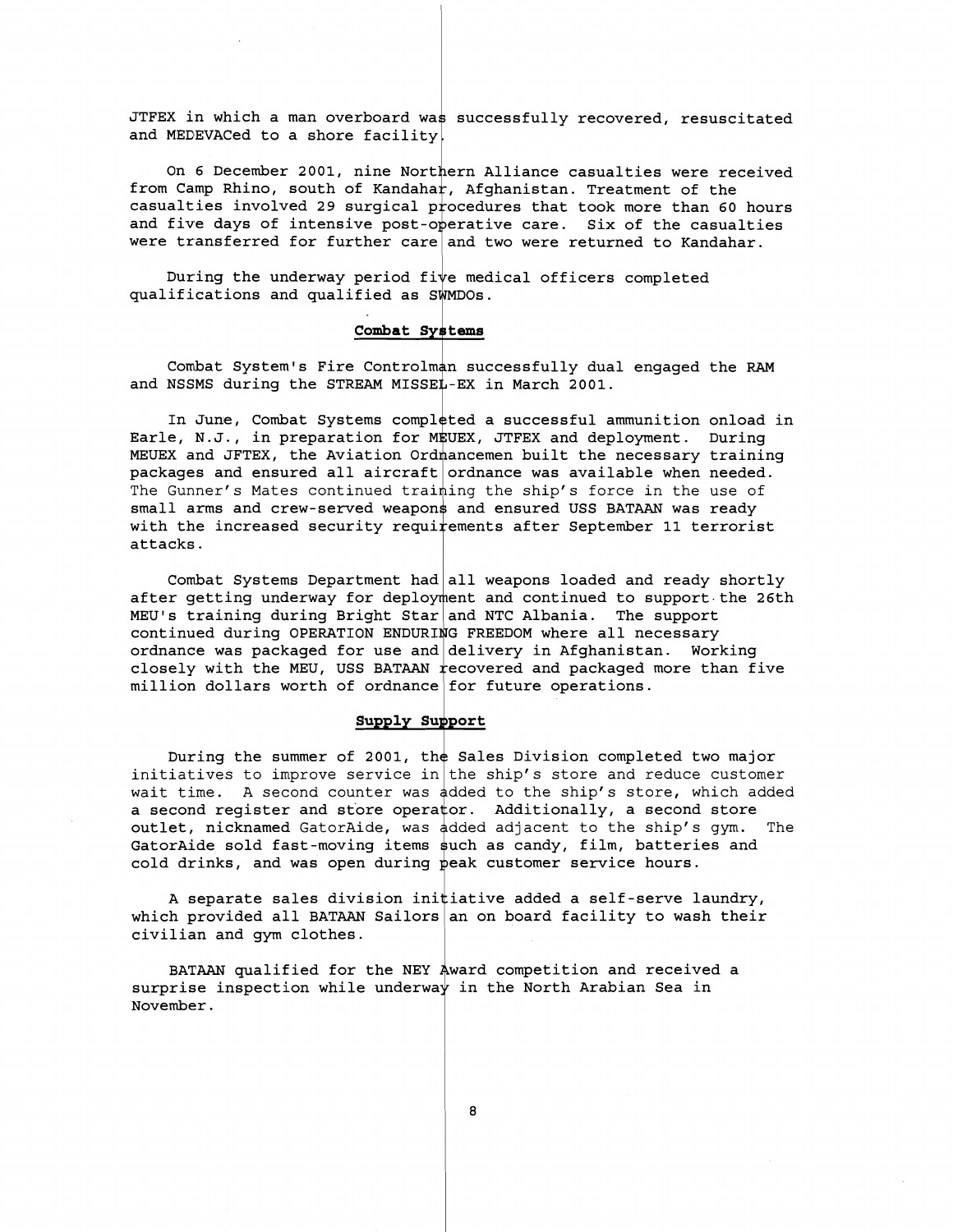#### Deck Department

Significant evolutions conducted: <sup>1</sup>

Conducted **22** underway replenish Received nine million gallons of Received one million gallons of  $J\bar{P}$ -5 Received **400** pallets of stores, Completed **260** sill crossings dur Completed **10** wet-well operations Completed **17** precision anchorage Painted and preserved the entire starboard side of the ship while in port Souda Bay, Crete Conducted 22 safe evolutions while pulling into and out of port Safely transited the Suez Canal with Master Helmsman driving the ship Conducted two fueling evolutions, sending fuel to other ships

#### Personal Excellence Program

The following is a list of schools, groups, and people with whom the Personal Excellence Partnership Committee and E-Pal Committee have been corresponding. I do not have any hotographs. The following applies:

## **Organization**<br>The Ship's Project **Example 2** Homemade Clothi: Homemade Clothing Item and Food Products Ms. Ellen Harpin Holiday Goodies, Personal Hygiene Items, Letters Casselberry, F1. First Colonial High School , Flag, Letters, Cookies, Paintings, Cards Virginia Beach, Va. Granby Elementary School Letters, Paintings, Cards Norfolk, **Va.**  Tempe Elementary School  $L$  Letters Tempe, Ariz. Korean War Era Veterans Support Cards Mr. & Mrs. A1 Soehrmann Eckert, Colo. 1 Girl Scouts of America Letters, Cards Ms. Amy Drake Viginia Beach, Va. USS EISENHOWER  $\qquad \qquad$  Letters, Magazines, Goodies Meriwether Lewis School Letters, Paintings Charlotteswille, Va. <sup>r</sup> Ridge Elementary School Ridge, Md. f

9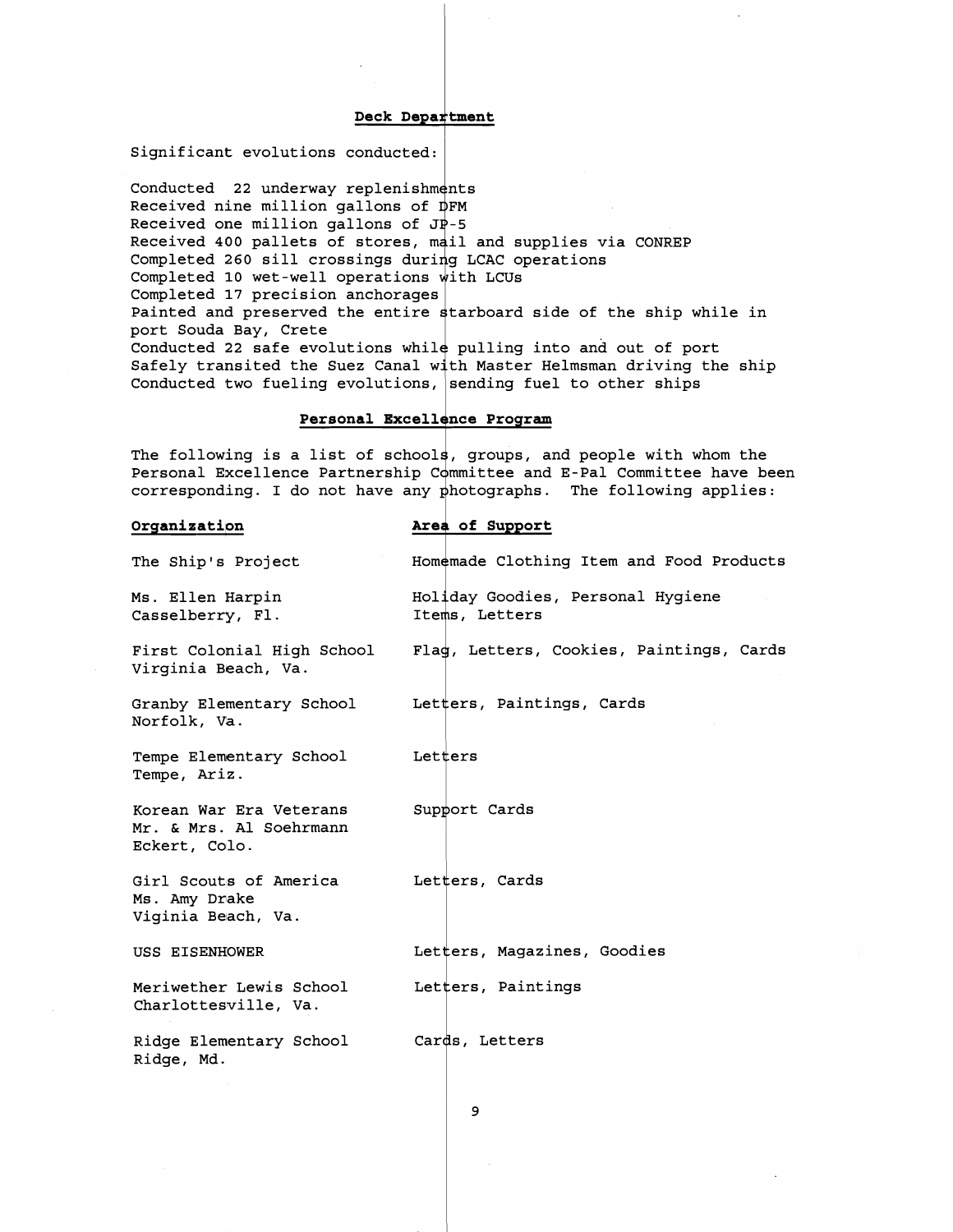Newsome Park Elementary Letters, Cards Newport News, Va. Junior Troops 288 Letters Madison, dhio Cure of ARS School Large Personalized Flag, Painted with Leawood, Kansas. Kids Footprints Ms. Donna Wooten Support Letter Fairbanks, Ark. Hampton Inn Toiletries Virginia Beach, Va. Bataan Elementary School Letters, Cards, Paintings Port Clinton, Ohio Crystal Lake Middle School 4 Letters, Banner Pompano Beach, Fla.

To date, our Personal Excellence Partnership Committee, Penpal/E-pal Committee, along with numerous volunteers throughout the command have forwarded more than 4000 letters and e-mails to our supporters. I'm Committee, along with numerous volunteers forwarded more than 4000 letters and e-mail<br>available if you need further assistance.<br>Public Affair

Ship **Visits**:

January Scientists to Sea University of Virginia Medical Alumni February

USMC Expeditionary Warfare  $\phi$ rientation (EWO) U. S. Army War College CIA/NIMA

#### March

Joint Intel Officer Visit Ringling Brothers Barnum and Bailey Circus Performers NATO Infrastructure Staff Portsmouth Naval Hospital, Reserve Detachment JAG Assession NATO Working Group CLF N3a (Captain Becker) SACLANT British Officers Boy Scout Troop 19 WVEC/MS2 Flotas Interview Resery<br>|<br>|-<br>|-Mechanicsburg, PA Boy's Baseball Team Joint Strike Fighter Program Office I

April

European Dignitaries USAF Internship Program Off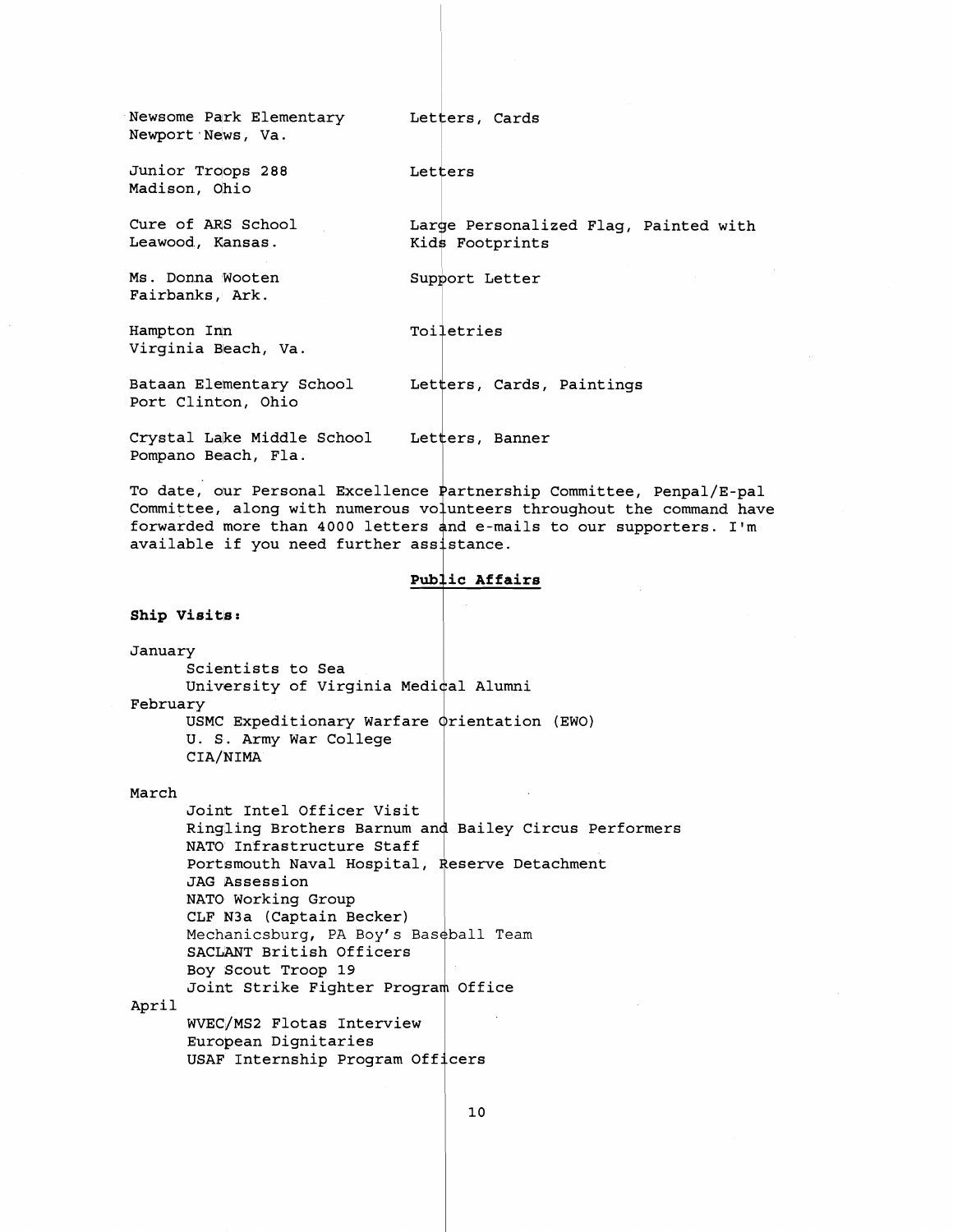Argentine CNO MCPON's Live ALL HANDS CALL Navy War College Salt-Water Trip/Navy Supply $\big\vert$ Corps School Canadian Forces College May U. S. Army War College 26<sup>th</sup> MEU/Government Services Leadership Program SACLANT Officer Visit Expeditionary Warfare Intelligence Course (EWIC) Swedish National Defense Co $\frac{1}{2}$ lege Naval Supply Corps/Face the Pleet Group Center for Naval Analysis Grandby Elementary crandby fitementary<br>The Basic School - Expeditionary Warfare Orientation (EWO) June USMC Logistics School Commander Cruiser Destroyer|Group Two Joint Forces Intel Visit Scientists to Sea CHINFO CMC Visit oning one visits<br>Mr. & Mrs. Piggott - Stained Glass Gift to Chapel Joint Information Center/NM‡TC USMC Civilian Employee Supporter Family Day Cruise Boy Scout Troop **1965**  Dona Noland and BATAAN Surv Melvin J. Sivils Katherine Barrett/Channel 13 BATAAN CHANGE OF COMMAND Office of Naval Intelligence Commander Amphibious Group July Medical Officers COMPHIBGRU TWO Intel Reserv CNSL/Admiral Foley August Joint Forces Command/Major General Casey CLF N8/N8a Secretary of the Navy/The Honorable Gordon R. England Admiral Alberto J. Mora, Gemeral Counsel and RADM Guter, JAG Commander in Chief Atlantic Fleet Admiral R. J. Natter Commander, Second Fleet Vice Admiral Dawson AVORD Amphibious Working Group Navy JAG October Commander Sixth Fleet National and International Media Outlets from 16 different organizations November Navy/Marine Corps Times Embark Albanian President Commander Sixth Fleet Vice Admiral Fry